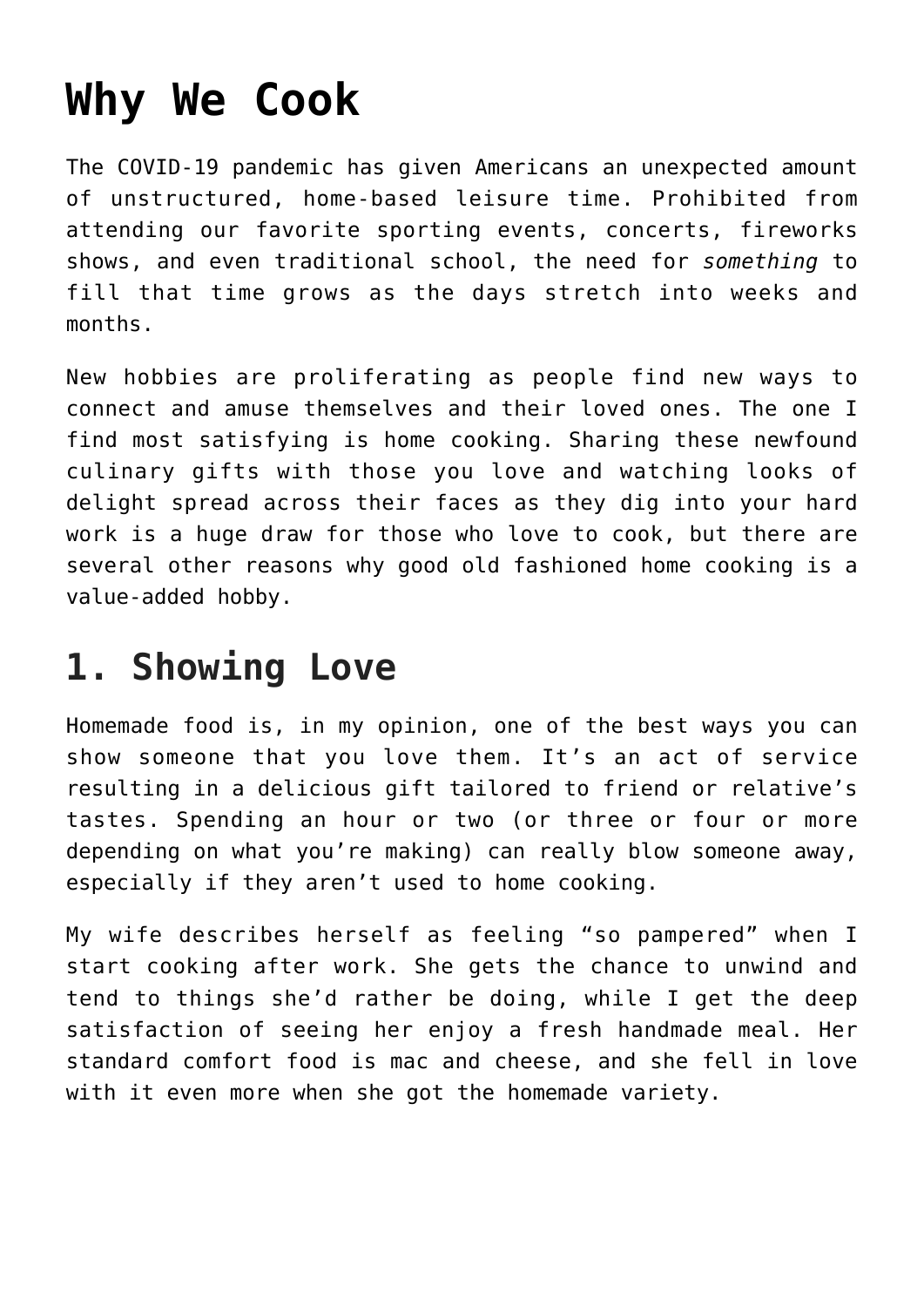## **2. Family Affair**

My parents do tons of home cooking, and my mom is now on a huge kick of rediscovering old favorites, trying out new recipes, and experimenting over and over again to perfect certain dishes. This shared love of cooking spawns a lot of fun conversations between the two of us.

More than that, though, the beloved recipes from my childhood are now mainstays in my own expanding cookbook. Just as my parents brought their favorite recipes into their home – Applesauce Jello, a Thanksgiving staple, is one such recipe that my mom fondly remembers from her grandparents – I am doing the same, creating and maintaining a family heritage.

#### **3. Food** *Makes* **an Event**

At a Milwaukee Brewers baseball game, I discovered a sensational new food: *bratchos*. These are nachos (with all the fixings) with bratwurst meat taking the place of the traditional seasoned ground beef.

Soon after my discovery, bratchos made their debut at the Koskinen Family Packer Game Day Smorgasbord. Yup, each game day at my parents' house is a veritable buffet of ballpark foods, and at reasonable prices!

For the non-sports fans, every birthday must be accompanied by cake! (Or pie, if you share my mom's preference.) [This](https://addapinch.com/perfect-chocolate-buttercream-frosting-recipe/) [chocolate cake](https://addapinch.com/perfect-chocolate-buttercream-frosting-recipe/) was a hit with my in-laws, and I now simply refer to it as the Dorin Family Birthday Cake. After all, as Julia Child [said,](https://www.tasteofhome.com/article/julia-child-quotes/) "A party without cake is just a meeting."

## **4. Ethnic Connections**

Food is one of the easiest ways to connect with any culture, and for me it's an especially important way to relate to my